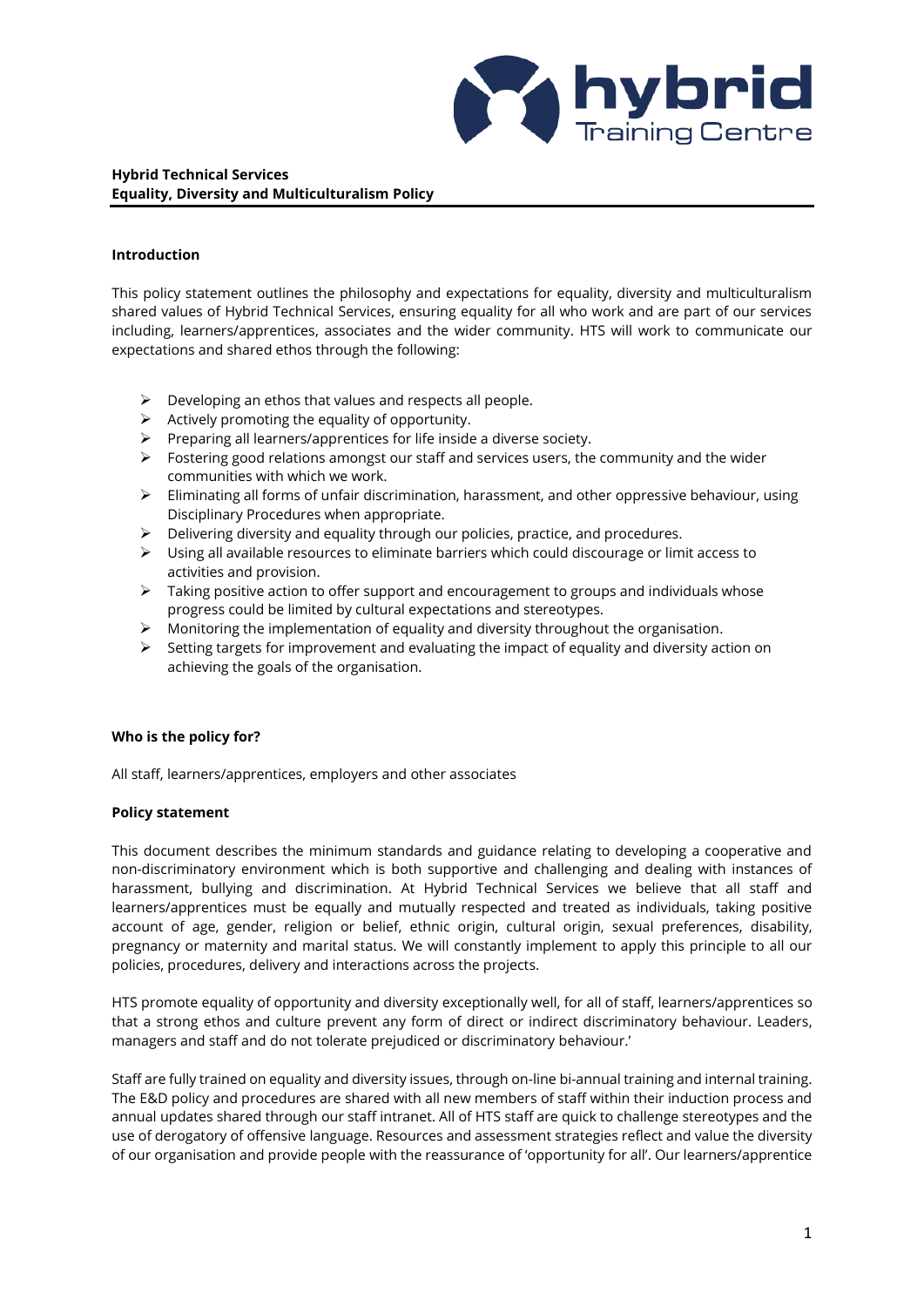HTS culture actively promotes all aspects of staff and learner/apprentices needs and wants in the pursuit of inclusion and open access to opportunity. People understand how to keep themselves and others safe in different situations and settings. They trust leaders and managers to take rapid and appropriate action to resolve any concerns that may arise.'

HTS will ensure that all employers and associates with whom we work are aware of our commitment to Equality and Diversity and our expectations will reflect this ethos when working in partnership regarding apprenticeship provision.

### **Protected characteristics**

The following characteristics are protected under the 2010 Act

- ➢ age
- ➢ disability
- ➢ gender reassignment
- $\triangleright$  marriage and civil partnership
- $\triangleright$  pregnancy and maternity
- ➢ race
- ➢ religion or belief
- ➢ sex
- $\triangleright$  sexual orientation

Age, Gender, Sexual Orientation, Transgender, Marital Status

Not unlawfully discriminate because of the Equality Act 2010 protected characteristics of age, disability, gender reassignment, marriage and civil partnership, pregnancy and maternity, race (including colour, nationality, and ethnic or national origin), religion or belief, sex and sexual orientation.

Reference:

The Sex Discrimination Act 1975 Employment, Equality Sexual Orientation Regulations Dec 2003 Equalities Act (2010)

### **Religion, Ethnic origin, Cultural origin**

No individual will be refused training or assessment on the grounds of religion, ethnic origin or culture. Information will be available to all whenever possible, this will be in the first language if English is not understood, or an interpreter will be used to ensure information is exchanged accurately in a timely manner. All learners/apprentices and staff will be expected to respect individual religion, ethnicity and cultural differences.

The curriculum and assessment policies and procedures encourage both staff and learners to treat everyone with equal concern and respect and to value each other. Questions about racial and cultural differences will be answered in a clear, factual way that is understood in an appropriate manner. Positive support for a learner's home language and cultures will be given as this provides a framework for learning English.

### Reference:

The Race Relations Act .1976 Employment Equality Religion or Belief Regulations Dec 2003

### **Disability**

HTS is committed to the integration of learners/apprentices and staff with a disability or additional need. Extra help or special arrangements may be required including 'reasonable adjustment'. We will not discriminate directly or indirectly against a disadvantaged person/s. It is recommended that all disabilities or special needs are made known throughout our enrolment and induction process, so any necessary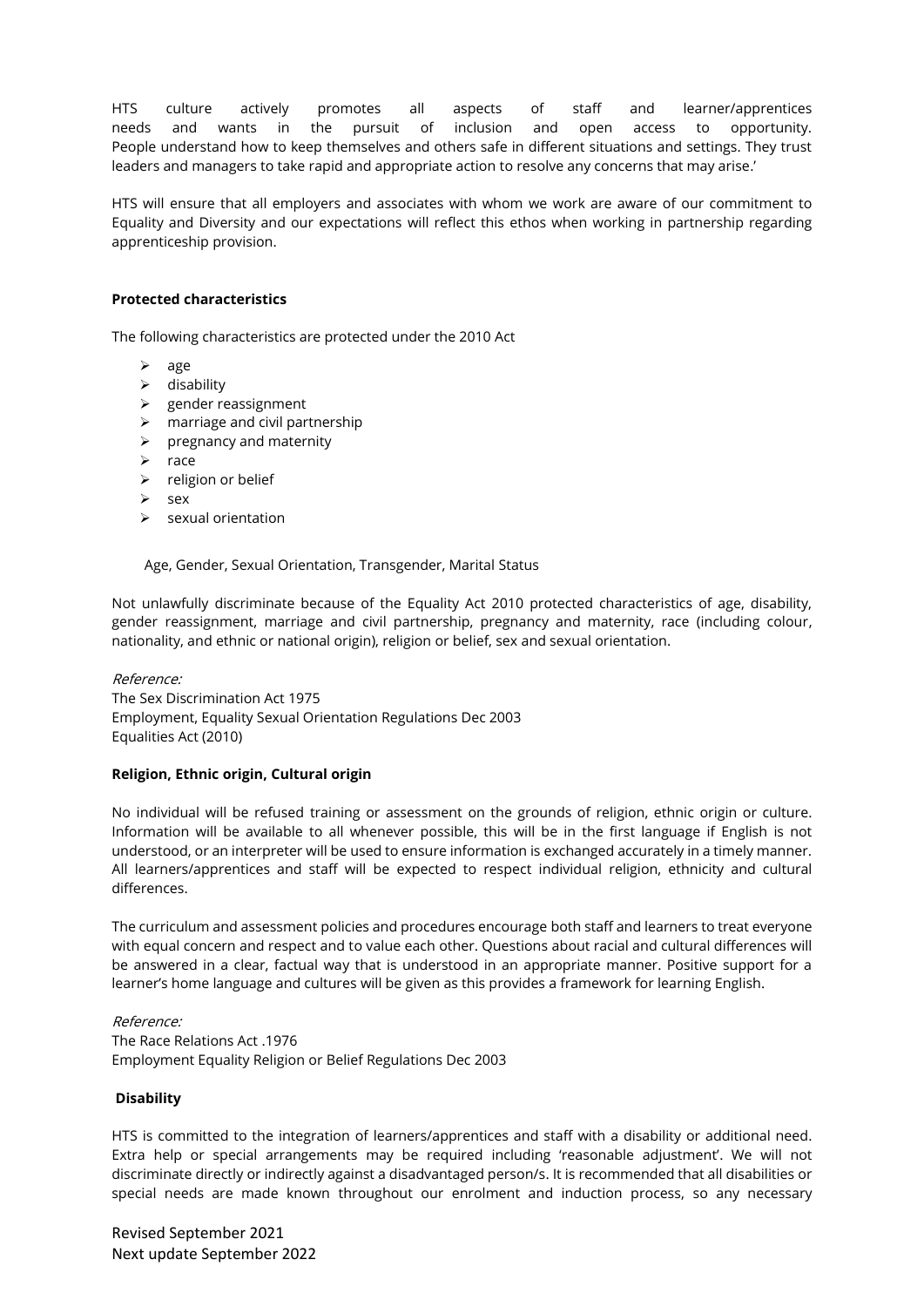reasonable adjustments can be made as soon as possible to promote engagement in work and learning and assessment needs.

# Reference:

The Disability Discrimination Act 1995

## **Code of conduct**

HTS have a zero-tolerance approach towards harassment or bullying towards any member of our organisation, learners/apprentices or staff. This can include unwelcome comments or behaviour, repetitive criticism, intimidation, insulting, aggressive, undermining self-confidence or the misuse of power. Any action which makes the recipient feels upset, humiliated, threatened or vulnerable. If offensive behaviour is identified or reported and deemed unacceptable an explanation of why it is not acceptable will be made and the behaviour policy/code of conduct followed. Any procedures that will ensure an understanding of specific behaviour will be put in place to ensure 'lessons learnt' and improve our services going forward. Any breach of this policy or procedures by a member of staff or an adult or young person visiting the centre may result in disciplinary action. And our learners/apprentices agree and sign a similar Code of Conduct within their recruitment and induction period.

## **Definitions**

Direct discrimination - means treating people less favourably because of their race, disability, race, gender, the colour of their skin, ethnic and national origin, nationality, sexual orientation, religion or age. Indirect discrimination - occurs when an unjustifiable requirement or condition, whether intentional or not affects adults or children from certain groups.

### **Policy requirements**

All staff, learners/apprentices will follow this policy statement at all times, including a signed copy of compliance towards this policy for staff agreed and signed at induction. And a code of conduct to be completed by the learners/apprentices on induction to their programme. Managers and other staff will ensure that this statement is followed through supervision and quality assurance processes.

# **Staff responsibilities**

All HTS staff have a responsibility to be aware of and implement the policy on Equality and Diversity by implementing the following:

- $\triangleright$  Promoting equality, diversity and multiculturalism throughout induction, teaching learning and assessment and work-based situations
- ➢ Promoting a "challenge inequality and celebrate diversity" ethos
- ➢ Undertaking staff development appropriate to their role
- ➢ Promptly reporting any discriminatory issues, unfair treatment, poor practice or misconduct

### **Management responsibilities**

Management has a responsibility to:

- ➢ Ensure that all staff, learners/apprentices, volunteers and other stakeholders are aware of this policy and actively promote its implementation
- ➢ Promote learning to ensure participation is representative of the local, regional and national demographical data
- ➢ Ensure the learning and assessment environment is non-discriminatory and challenge negative behaviours towards race, religion, gender, disability or culture
- ➢ Embrace a whole approach to challenging inequality and celebrate diversity
- ➢ Ensure all staff are aware of the policy and ensure they receive appropriate and bi-annual training and support to undertake their roles effectively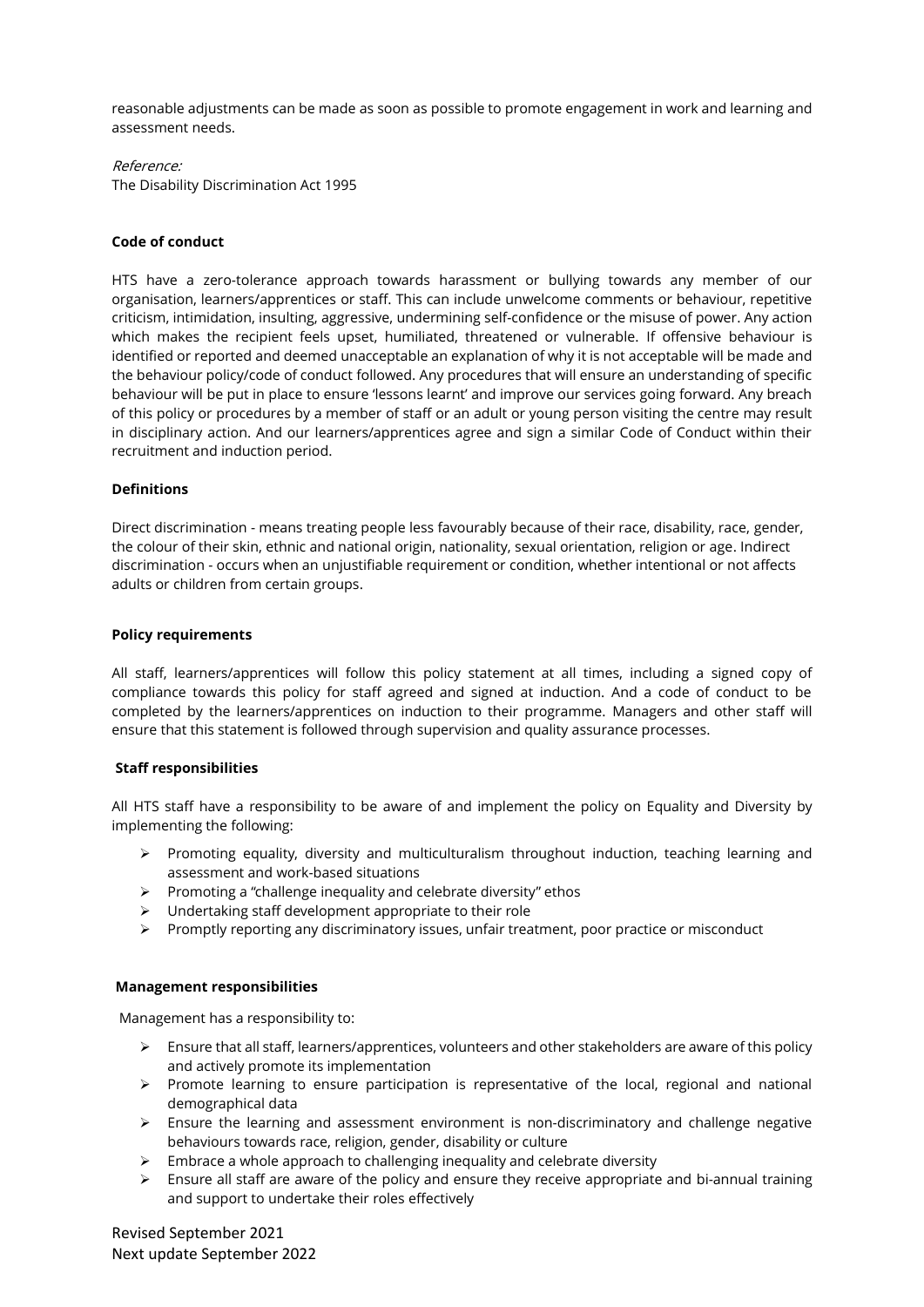- ➢ Ensure learning resources and marketing literature will promote fair and equal access to teaching, learning and assessment. Particular care will be taken to avoid the use of statements and stereotypes that might reasonably be expected to give offence on the grounds of Age, Gender, Sexual Orientation, Disability, Race, and Religion & Belief
- ➢ Collect data to analyse participation and achievement of under-represented groups
- $\triangleright$  Agree equality and diversity impact measures to promote participation and achievement of underrepresented groups
- $\triangleright$  Learner and candidate registration forms ask to detail any additional support requirements that need to be in place. It is the responsibility of the IQA to ensure that reasonable adjustments are in place to accommodate those with additional support requirements
- ➢ Process all data in accordance with the requirements of the Data Protection Act (May 2018)

## **Equal Opportunities for all**

HTS is fully committed to providing a good and harmonious working environment that offers equal opportunities for all its learners/apprentices and staff, where everyone is treated with respect and dignity. HTS recognises that the provision of equal opportunities in the workplace is not only good management practice; it also makes sound business sense. Our policy will help all learners/apprentices, and employees develop their full potential so that the talents and resources will be fully utilised to maximize the efficiency of the organisation. Breaches HTS Equality and Diversity policy will result in the disciplinary procedure being invoked against the individuals responsible or involved.

### **Recruitment of employees and apprentices (see Safer Recruitment Policy for further details)**

No vacancy will be advertised or publicised (internally or externally) in a way which discourages applications from any sector of the population. All applications will be considered on merit. Each individual will be assessed against a set of objectives, non-discriminatory criteria that will be directly related to the demands of the particular vacancy. All advertisements, application forms and other recruitment material will clearly state that we are an equal opportunities employer and will avoid statements or questions which tend to discourage applications for employment from any sector of the population.

All interviews will be conducted in accordance with the terms and spirit of this policy. The questions asked of candidates will be closely related to the selection criteria and will be asked in order to elicit information which will give a fair assessment of that particular applicant's ability to perform the tasks required by the vacancy. Specific questions will not be asked of candidates which make assumptions about a candidate's commitment or ability based on any of the grounds identified in the statement of this policy. No one sector of the population will be disadvantaged or discriminated against in relation to the terms of employment offered or applied to them.

HTS will, where appropriate, make reasonable adjustments to its arrangements for interviews and conditions of employment for disabled or disadvantaged applicants where necessary to ensure that existing arrangements or conditions of employment do not place such applicants at a significant disadvantage to other applicants.

### **Promotion**

Internal vacancies will, if possible, be filled by promotion. HTS will, however, consider enlarging the pool of applicants for promotion where this proves necessary to ensure that, in accordance with its policy, the pool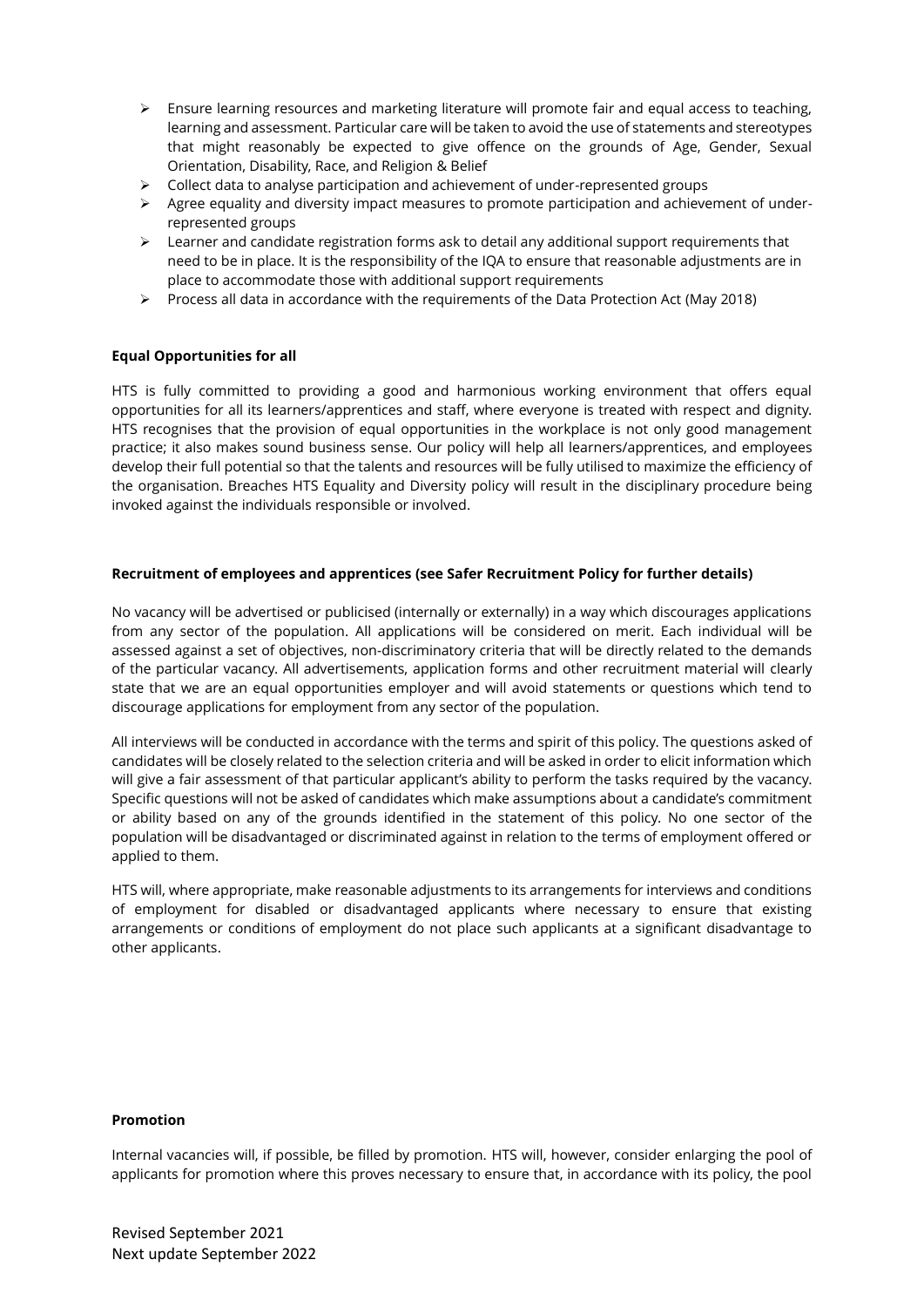of applicants is capable of fairly representing all sectors of the population. Applicants for promotion will be considered only on the basis of their skill, aptitude, experience and suitability for the vacancy.

### **Training for staff**

Employees involved in recruitment and the management or supervision of others will receive training to help them understand and comply with the law and the policy. No employee will be denied access to training on discriminatory grounds. Specific and/or additional training will be made available for disabled employees as is reasonably necessary.

## **Monitoring**

HTS will regularly monitor the effectiveness of its processes and procedures to ensure we are achieving our stated aims. We will do this by analysing the results from our recruitment, quality and achievement rates (QAR). Survey feedback from learners/apprentices and employers. Identifying real time actions arising from internal and external audits and inspections

## **Harassment**

Harassment is either:

- ➢ Unwanted conduct, whether verbal or not, which is of a sexual or racial nature or which refers to or is based upon a person's disability, or other conduct based on someone's race and/or gender and/or disability which affects the dignity of men or women at work; or
- ➢ Bullying of colleagues, especially junior colleagues, by intimidating behaviour
- ➢ Unfavourable conduct at work, whether verbal or non-verbal, towards someone based on his/her disability which could affect his/her dignity at work

Harassment or any form of discrimination will not be tolerated under any circumstances. A member of staff who harasses or discriminates against another employee or client or customer of the company will be subject to HTS training's disciplinary procedure. In serious cases, such behaviour may constitute gross misconduct and result in summary dismissal.

Harassment generally may include any unwanted verbal or physical abuse and/or advances and/or behaviour which an employee may find offensive and which causes them to feel threatened, humiliated, patronised, distressed, isolated or harassed. It will not necessarily be a defence that such incidents consist of words or behaviour which might be claimed to be "commonplace" or which were intended as a joke or were not intended to be offensive.

Harassment may be deliberate or unconscious, open or covert, direct or indirect, an isolated incident or a series of repeated actions. It may also include, in certain circumstances, off-duty conduct.

It is the duty and responsibility of HTS and every employee to stop all types of harassment and discrimination in the workplace. It is only through the efforts of individual employees that harassment and discrimination can be eradicated. We must all recognize that every employee in the company has the right not to be subjected to any form of harassment or discrimination.

# **Racial Harassment**

Racial harassment is racial discrimination and is contrary to the HTS equal opportunities policy. It is also unlawful. This type of harassment will not be tolerated under any circumstances and we will take prompt action upon becoming aware that such incidents have taken place.

Examples of racial harassment may include:

- $\triangleright$  abusive language and racist jokes
- ➢ racial name calling
- $\triangleright$  the display or circulation of racially offensive written or visual material including graffiti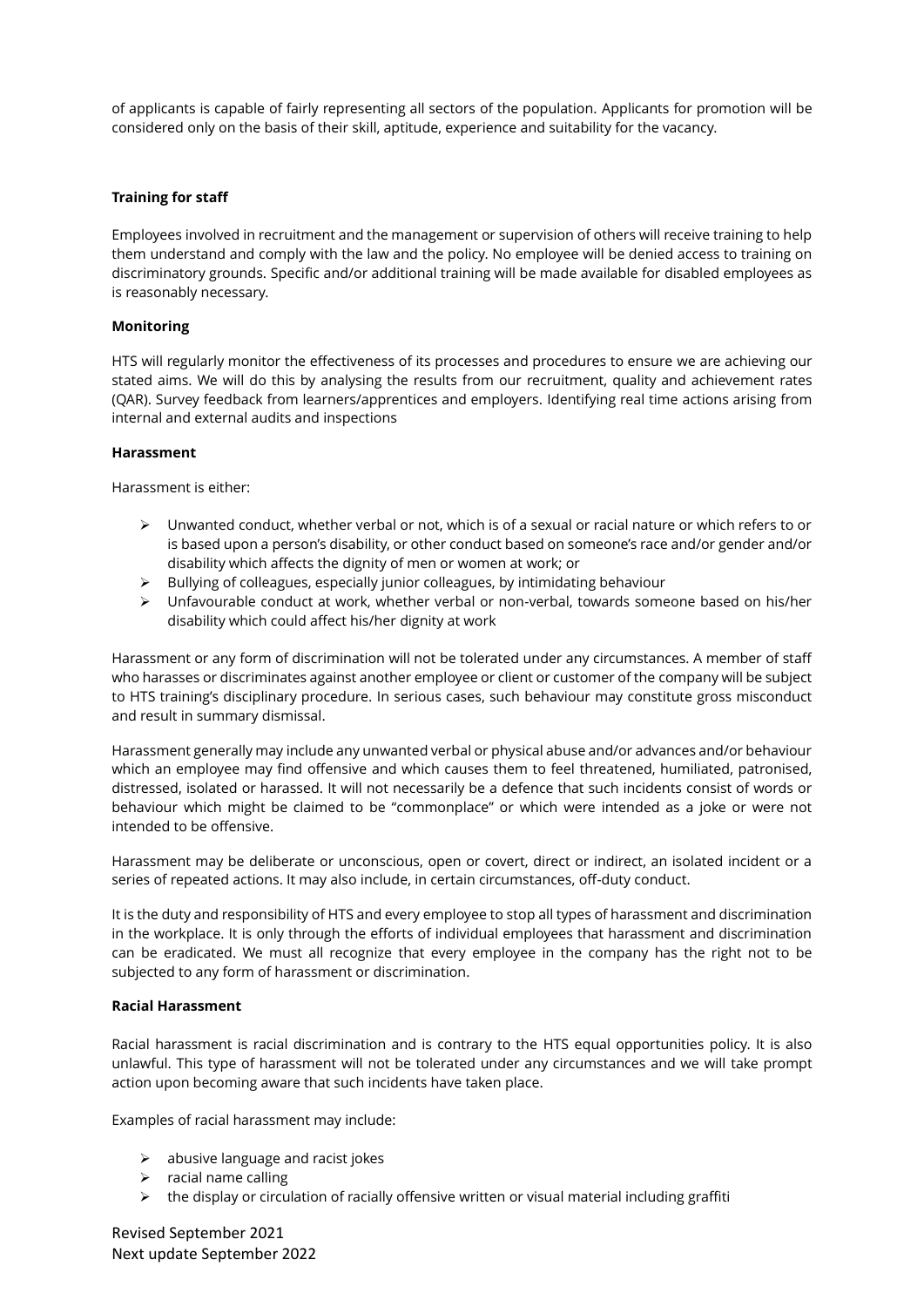- ➢ physical threats, assault and insulting behaviour or gestures
- ➢ open hostility towards workers of a particular racial group, including organised hostility in the workplace
- ➢ exclusion from normal workplace conversation or social events, i.e. being "frozen out"

The above examples are not exhaustive and each incident of harassment or discrimination will be viewed on its individual facts.

### **Sexual Harassment**

Sexual harassment is similarly sex discrimination, unlawful and contrary to the company's policy. It is defined as unwanted behaviour of a sexual nature by one employee towards another.

Examples of sexual harassment may include:

- $\triangleright$  insensitive jokes and/or pranks
- ➢ lewd comments about appearance or clothing
- ➢ unnecessary bodily or physical contact
- $\triangleright$  displays of sexually offensive materials
- ➢ suggestions or requests for sexual favours
- $\triangleright$  speculation about a person's private life and/or sexual activities
- $\triangleright$  threatened or actual sexual violence
- ➢ taking photo's of girls under their clothes-upskirting
- ➢ making sexual comments or jokes about someone's sexual orientation or gender reassignment
- ➢ displaying or sharing pornographic or sexual images, or other sexual content
- ➢ exclusion from normal conversation and social events

Whilst the above list gives examples of sexual harassment, harassment takes many forms from relatively mild sexual banter to actual physical violence. The above examples are not intended to be exhaustive. Harassment of an individual in this manner on the basis of their sexual orientation (i.e. because they are homosexual, transsexual or undergoing "sex change treatment") will also be regarded by the company as sexual harassment and will not be tolerated.

### **Harassment on grounds of disability**

Harassment of an individual who has a disability or who has had a disability in the past is unlawful. It is also contrary to HTS policies and practices, which seeks to ensure that people with disabilities receive treatment that is fair, equitable and consistent with their skills and abilities. In accordance with statutory requirements, the company recognises that a person with a disability is someone who has or has had a physical or mental impairment that has a substantial and long-term adverse effect on his/her normal day-to-day activities. Therefore, depending on individual circumstances a person who has been seriously injured, has or had a progressive illness, cognitive impairment, significant learning difficulties or poor hearing, vision or mobility may be a person with a disability.

### **Harassment on grounds of disability may include the following:**

- ➢ abusive or insensitive language
- $\triangleright$  inappropriate jokes or pranks
- ➢ non-verbal offensive gestures (e.g. staring at a particular affliction)
- $\triangleright$  inappropriate assumptions about the capabilities of a disabled person
- $\triangleright$  unfair allocation of work and responsibilities
- ➢ exclusion from conversation or social events
- $\triangleright$  physical mistreatment (e.g. jostling or assault)

The above examples are not exhaustive and each incident of harassment or discrimination will be viewed on its individual facts. As part of our equality and diversity policy, we will make every effort, if a disabled person joins the company or if an existing employee becomes less able, to make such adjustments as are required by law, whether in their existing job or in a suitable available alternative. HTS will seek to ensure that the needs of people with physical or mental disabilities are considered generally in both the context of our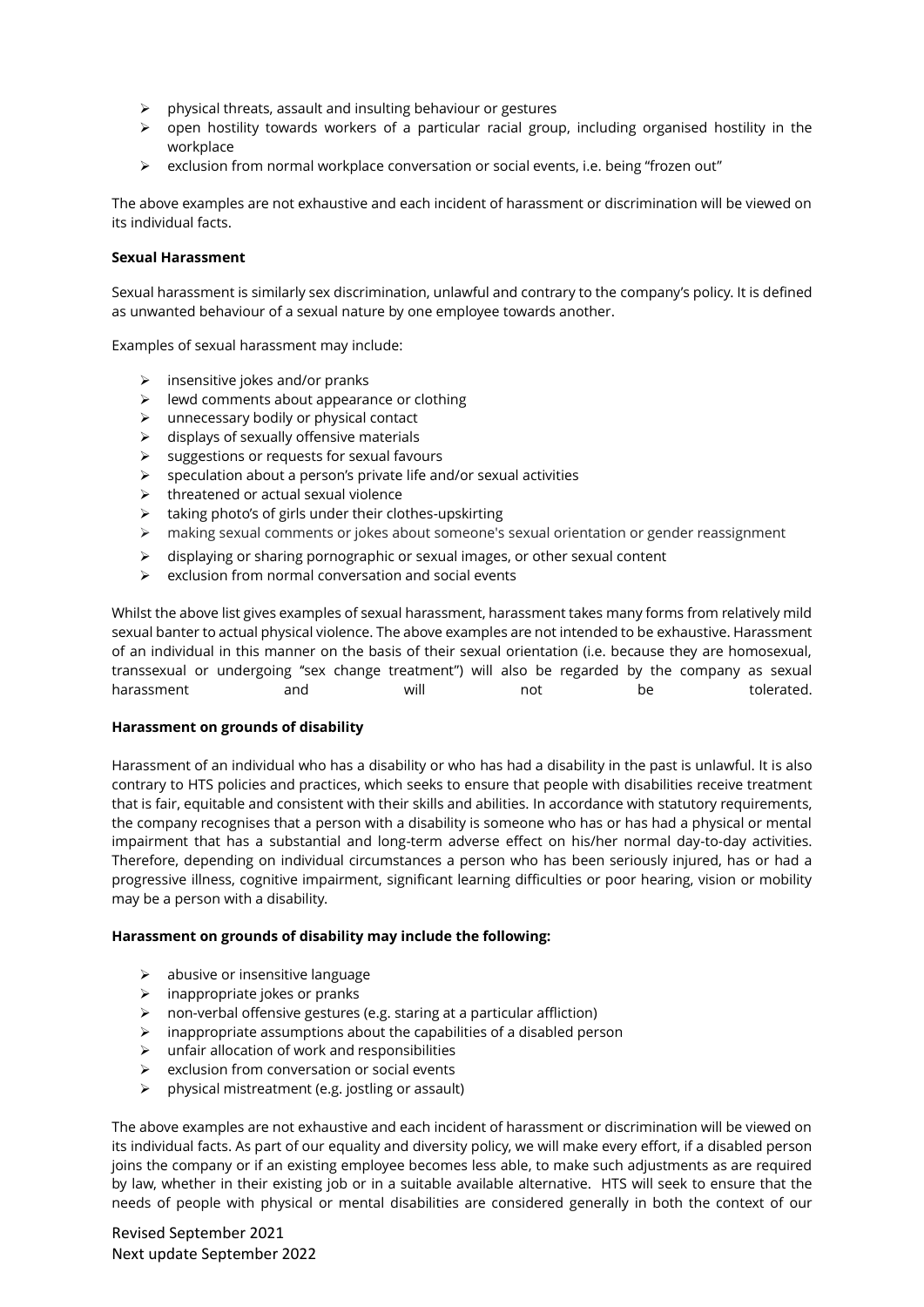working practices and in the nature of our premises and continuing services.

### **Victimisation**

Victimisation occurs when a member of staff, learners/apprentices treat another person less favourably because that other person has:

- ➢ brought proceedings alleging that he or she has been discriminated against contrary to this policy
- $\triangleright$  indicated that they intend to make such a claim or claims
- $\triangleright$  assisted a colleague to make a claim

Victimisation will not be tolerated under any circumstances and any person who victimises another person will be subject to HTS disciplinary procedure. In serious cases, such behaviour may constitute gross misconduct resulting in summary dismissal.

### **Complaints and disciplinary action**

Where a person believes that he/she is being harassed, victimised or discriminated against contrary to the law or to the equality and diversity policy, he/she can invoke the complaints procedure, whether formal or informal, against the harasser or discriminator. Every complaint will be investigated and dealt with sympathetically without bias and as quickly as is practicable.

Every effort will be made to ensure that individuals who make a complaint in good faith will not suffer any further detriment or be victimised because of making such a complaint. Any complaint of victimisation will be dealt with seriously, promptly and confidentially. Victimisation will result in disciplinary action, which may include summary dismissal.

Any acts of discrimination or acts which contravene this policy will result in the disciplinary procedure being invoked against the individuals responsible or involved. In severe cases, summary dismissal may be justified.

All members of staff learners/apprentices are encouraged to use the procedure outlined in this policy if they are harassed, discriminated or victimised. We take all allegations seriously. However, if an allegation is made which HTS, (after investigation) believes has been made dishonestly or maliciously, we may invoke the disciplinary procedure against the complainant. In serious cases, such behaviour may constitute gross misconduct and result in summary dismissal.

Please see Complaints and Whistleblowing Policies for further information.

Guidance and support material

Equality and diversity Act 2010<https://www.gov.uk/guidance/equality-act-2010-guidance>

ACA[S Steps for employers to prevent sexual harassment: Sexual harassment -](https://www.acas.org.uk/sexual-harassment/steps-for-employers-to-prevent-sexual-harassment) Acas

MIN[D Examples of discrimination at work | Mind, the mental health charity -](https://www.mind.org.uk/information-support/legal-rights/discrimination-at-work/examples-of-discrimination-at-work/#ExampleOfVictimisationAtWork) help for mental health problems

CAB Work - [Citizens Advice](https://www.citizensadvice.org.uk/work/)